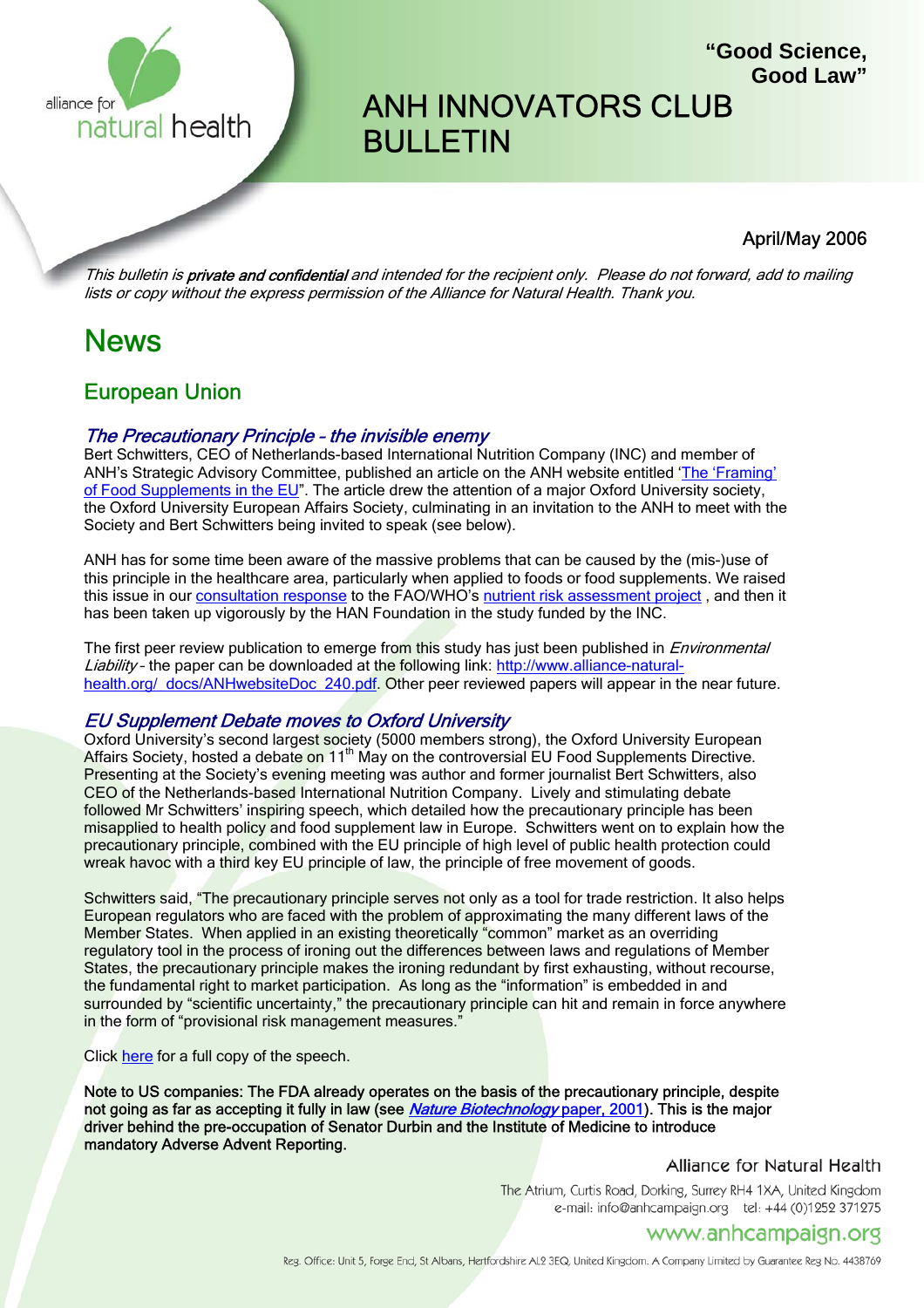#### Nutrition and Health Claims Regulation avoids conciliation

Probably of equal significance to the Food Supplements Directive in the EU, the Nutrition and Health Claims Regulation has been voted through the European Parliament via a compromise package. This deal at least has avoided the fate of the Regulation being decided by the European Commission and Council of Ministers in Conciliation, behind closed doors.

For a detailed briefing on the Regulation, please refer to ANH's public affairs briefing on the Regulation published on the ANH website on 16 May 2006.

#### Critically important now is for the natural products industry, particularly the innovative sector, to determine the range of generic claims that may be of interest to the industry over the coming years.

CALL TO COMPANIES: We ask that companies submit by end of June a list of all generic claims for specific nutrients (not just vitamins and minerals, but also essential fatty acids, amino acids, phytonutrients, herbals, probiotics, prebiotics, etc.) about which they are interested. These will be used in ANH submission's to the EU to widen as far as possible SME (small to medium sized enterprise) generic claims. Please email mel@anhcampaign.org with your proposed generic claims by end of June at the latest.

#### Proposed Addition of Nutrients to Foods Regulation

This regulation is extremely important to the functional foods industry, as it will control, throughout the EU, both the types of nutrients that may be added to foods as well as their maximum levels (based at the present time on what ANH regards as flawed risk assessment science).

The Regulation was passed by the European Parliament at first reading plenary on 16 May, again following adoption of a compromise package. It endorses a positive list of vitamins and minerals based on the Food Supplements Directive. The Regulation is likely to enter into force in around 2 years, after maximum levels are agreed.

For more information on the Regulation, please refer to ANH public affairs briefing document.

### USA

#### Natural Health Research Institute Sponsors American Oil Chemists Society Hot Topics Symposium on Vitamin E

The result of consumers having been given mixed messages about vitamin E since the widely publicised release of the meta-analysis on the vitamin at the end of 2004, that linked it with an increased risk of allcause mortality (Annals of Internal Medicine 2005 Jan 4;142(1):37-46), is being seen in the reduced demand for natural forms of vitamin E. Cognis Nutrition and Health, one of the leading suppliers of vitamin E in the US recently reported a decrease in demand for its natural vitamin E products of 40 per cent, which led to a drop in revenues of 18 per cent in 2005. In an attempt to find a way forward a group of scientists met to discuss the body of evidence that shows vitamin E can contribute to improving health and reducing leading causes of disease at the American Oil Chemists Society's 97th Annual Meeting and Expo (April 30-May 3) at the America 's Centre in St. Louis, Missouri, USA. The Symposium was sponsored by the Natural Health Research Institute (NHRI) and was presented as a "Hot Topics" session. The symposium, presenting the benefits of vitamin E, followed an ABC Evening News broadcast that quoted two studies reporting health risks from use of the vitamin. Professor Ronald Watson, Ph.D., from the University of Arizona, moderator of the symposium, said that the ABC report ignored "the many positive studies showing benefits in lowering heart disease, leaving consumers confused." He then went on to say that consumer confusion was due to "poor journalism, which may have the result of discouraging consumers from taking advantage of this beneficial nutrient."

#### Consumer Reports introduces new database

Consumer Reports has introduced a new database of information on nearly 14,000 supplements, herbs, and other natural medicines, available for a \$19 annual fee. Unfortunately, Consumer Reports is well known for its dislike of dietary supplements. While vocal against the pharmaceutical industry, Consumer Reports has repeatedly called for amending the Dietary Supplement Health and Education Act.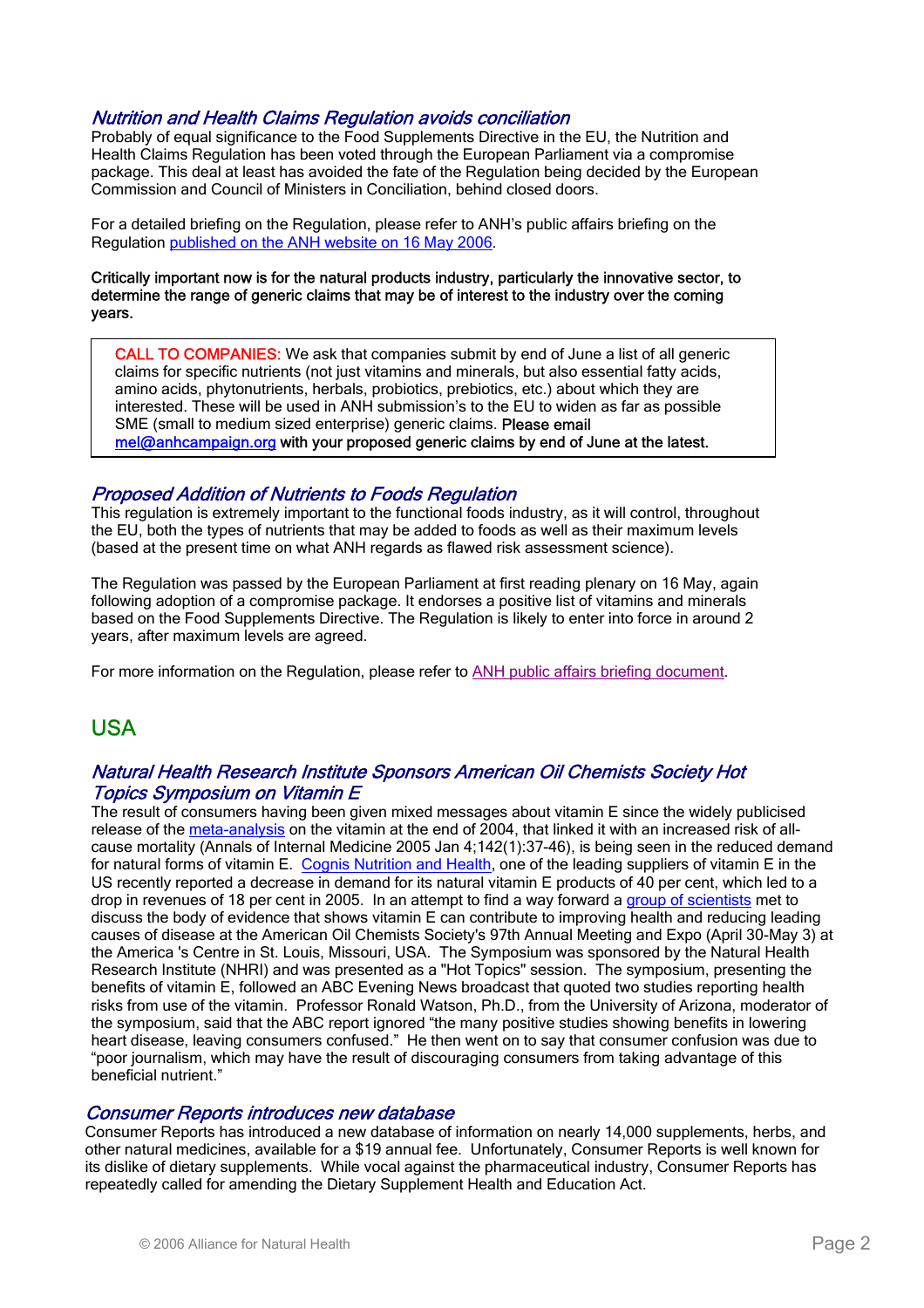Here is one quote from their press release: "Many users erroneously regard these products as safe because they are "natural" and do not consider them to be drugs, Metcalf noted. In fact, the efficacy of many products is untested, their purity unknown and their safety uncertain because they are largely exempt from the scrutiny of the Food and Drug Administration."

The database, officially known as the Natural Medicines Comprehensive Database, is the product of the Therapeutic Research Centre in Stockton, Calif., which analyzes prescription and over-the-counter drugs.

Alternative medicine specialist Adriane Fugh-Berman, an associate professor of complementary medicine at Georgetown University School of Medicine, said that while the CU directory is "much more accurate than many other resources," it fails to distinguish between theoretical risks various supplements may pose at a cellular level and actual harm seen in human studies.

"Extreme caution can work against public health outcomes," said Fugh-Berman, who has written about the benefits of some herbal medicines. If consumers are told "everything interacts with everything, people will just stop listening."

#### TWO OTHER DATABASES

The National Institutes of Health sponsors two databases — through its Office of Dietary Supplements (http://dietary-supplements.info.nih.gov) and its National Centre for Complementary and Alternative Medicine (www.nccam.nih.gov).

Both provide safety and effectiveness information about supplements that is free of commercial influence. But neither site contains as much detailed or easily accessible information as the CU database (www.consumerreportsmedicalguide.org), which allows consumers to check which natural medicines might be effective for specific health problems.

#### Industry Black Eyes

Utah dietary-supplement maker Basic Research has agreed to pay \$3 million in fines to settle complaints by the Federal Trade Commission that it made deceptive claims to sell fat-dissolving gel and weight-loss pills for children. The agreement prohibits the firm from making unsubstantiated claims in the future. "The Federal Trade Commission views it as a very favourable settlement with very strong injunctive relief and monetary relief," Laureen Kapin of the FTC's enforcement division told The Salt Lake Tribune. Basic Research said it did not admit wrongdoing, and agreed to pay the fines to bring the litigation to an end.

In June 2004, the FTC alleged that Basic Research and other affiliated companies made misleading claims about Tummy Flattening Gel, Cutting Gel and Dermalin APg. The company claimed it could be rubbed on to melt away fat. Two pill supplements, Leptoprin and Anorex, were marketed by the company for dieters who wanted to shed more than 20 pounds. And PediaLean, a fibre pill, was billed as causing substantial weight loss for children. The FTC questioned the scientific backing for the claims. Between 2000 and 2004, Basic Research sold nearly \$66 million worth of the six products, with Leptoprin bringing in nearly \$25 million in 2003 alone. Burbidge said the company has stopped marketing all of the products.

#### Black Cohosh under the cosh

Millions of women buy the herb black cohosh and use this dietary supplement to treat hot flashes and other menopausal symptoms. Clinical trials are still relatively few in number. Some report that black cohosh helps relieve menopausal symptoms such as hot flashes, while others do not. A new study, scheduled for May 17 publication in the Journal of Agricultural & Food Chemistry, reports for the first time that a significant number of black cohosh supplements sold in the United States did not contain black cohosh. Instead, these products contained a related Asian species of the plant that does not have the same chemical compounds or clinical uses as the native North American plant.

Using a new and simplified technique, the researchers analyzed 11 products marketed as black cohosh. Three contained the Asian adulterant, and one contained both genuine black cohosh and the Asian imitator. Products containing only black cohosh varied significantly in the amounts of the compounds believed to relieve menopausal symptoms.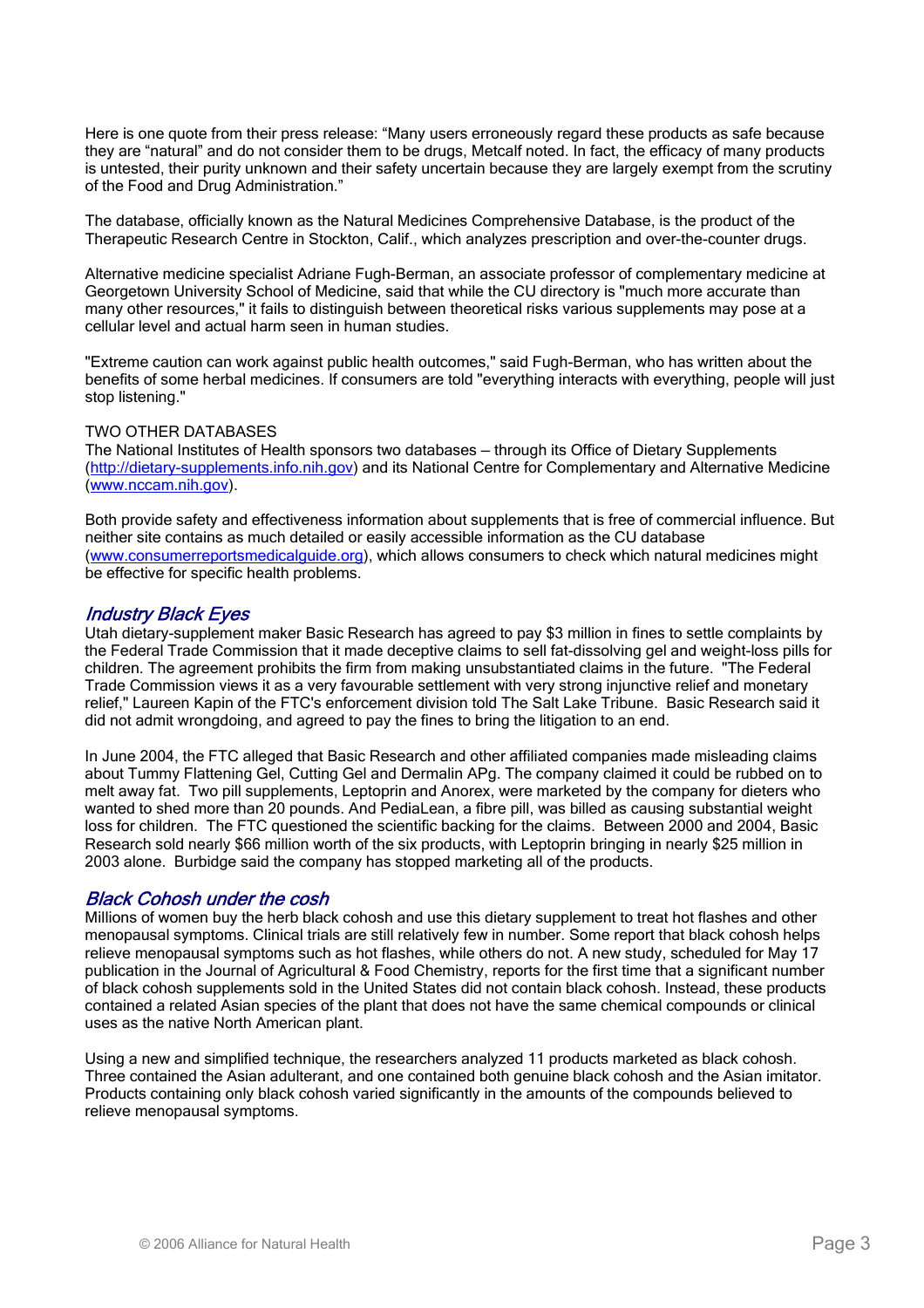#### FDA rejects green tea claim

There is no credible scientific evidence that drinking green tea reduces the risk of heart disease, federal regulators said in rejecting a petition that sought to allow tea labels to make that claim. The Food and Drug Administration said it reviewed 105 articles and other publications submitted as part of the petition but could find no evidence to support claims of the beverage's health benefits.

"FDA concludes there is no credible evidence to support qualified health claims for green tea or green tea extract and a reduction of a number of risk factors associated with CVD," or cardiovascular disease, Barbara O. Schneeman, director of the agency's Office of Nutritional Products, Labelling and Dietary Supplements, wrote in a letter denying the petition.

#### FDA asks Court to restore Ephedra ban

A federal judge who lifted the ban on dietary supplements containing low doses of the weight-loss aid ephedra misunderstood the law, the Food and Drug Administration argued Monday in trying to restore the ban. An attorney for a Utah company that successfully challenged the ban told a three-judge panel of the 10th U.S. Circuit Court of Appeals that if the judge's decision is overturned, the FDA could ban virtually any substance on the market it determines is harmful in large doses, such as vitamin C tablets or peanut butter. Nutraceutical Corp. challenged the ban, and U.S. District Judge Tena Campbell in Salt Lake City ruled last year the ban could not be enforced against supplements containing doses of ephedra up to 10 milligrams.

The FDA based its ban in part on work by a doctor who studied the intake of various substances similar to ephedra rather than on use of ephedra itself. Kohl said because the substance is defined under the law as a dietary supplement rather than a drug, there was little or no scientific data available on its effectiveness or safety because manufacturers aren't required to conduct such studies.

**NNFA Changing Name? Probably**<br>National Nutritional Foods Association (NNFA) has announced board approval of a new mission, a first time vision statement, and the recommendation of a name change for the association to the Natural Products Association.

## Regulatory Developments

### European Union

### Nutrition and Health Claims Regulations - 2<sup>nd</sup> Reading

See News section above.

#### Proposed Addition of Nutrients to Foods Regulation

See News section above.

### USA

#### Current Good Manufacturing Practices (cGMPs) publication date set for December 2006

FDA has finally announced that publication of current good manufacturing practice for dietary supplements has been set for the end of 2006, but past disappointments have led an industry organization to consider self regulation as an alternative. The Department of Health and Human Services (HHS) and the FDA announced last October that the rule had been forwarded to the Office of Management and Budget for review which generally means the rule would be published within 90 days (OMB is the last step in the rule-making process). This projection was included in that department's semi-annual regulatory agenda of "potential rule-making" published in the Federal Register on April 24.

FDA published proposed cGMP in March 2003 and a final rule has languished at the Office of Management and Budget since October 2005.

The cGMPs form part of the Dietary Supplements Health and Education Act (DSHEA), which was signed into law more than decade ago in 1994. The news that they are imminent will be welcomed by many in the